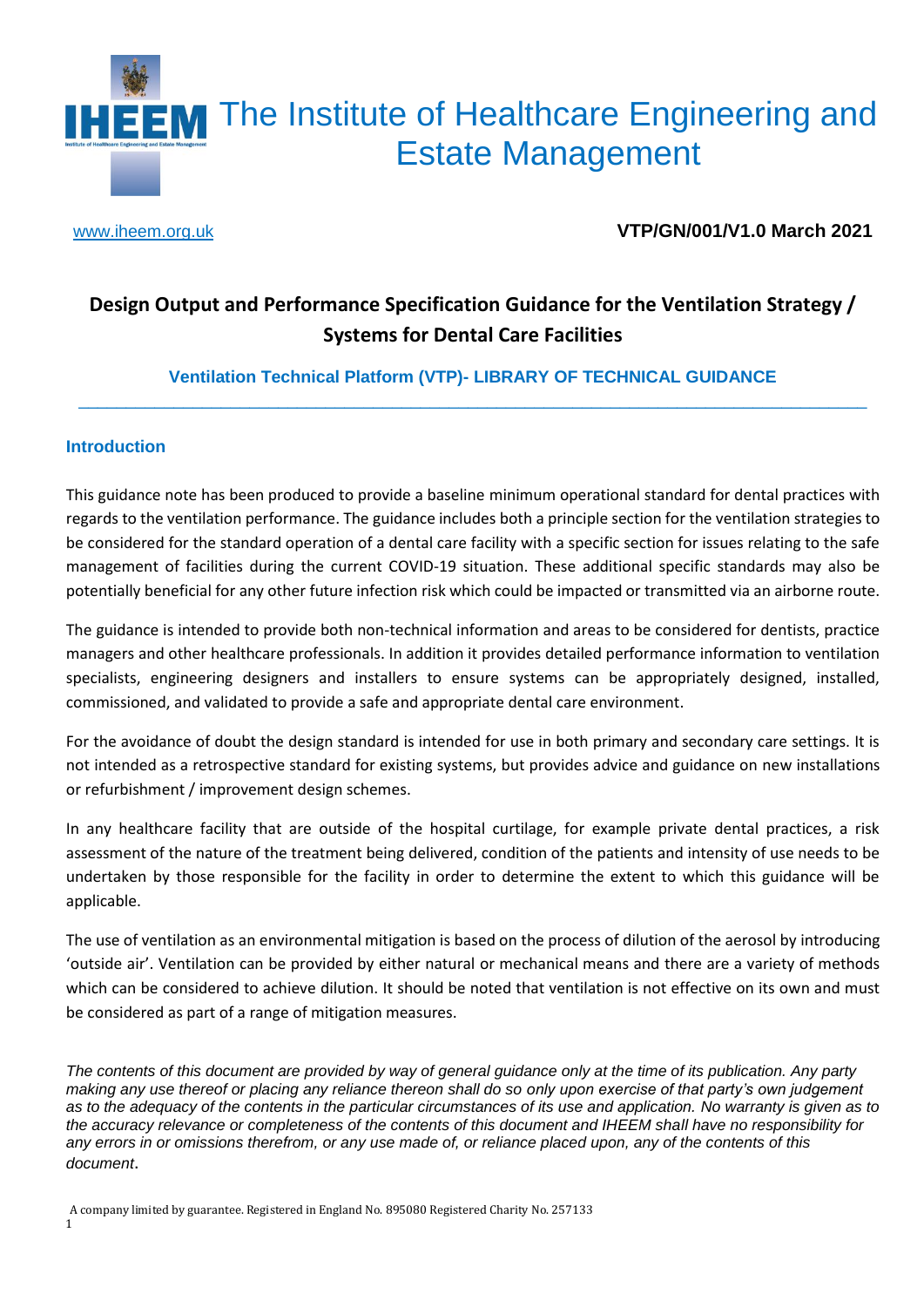

#### **Background**

The legal requirement to provide ventilation is contained within the Workplace (Health, Safety and Welfare) Regulations 1992 and in Northern Ireland, the Workplace (Health, Safety and Welfare) Regulations (Northern Ireland) 1993. In addition, the Scottish Building Technical Handbook (non-domestic) in Scotland and Approved Document F in England, Wales and Northern Ireland, the Building Regulations (Northern Ireland) 2012, Part K provide the regulations for the ventilation requirements to maintain indoor air quality in all workplaces.

The ventilation is important in any facility as it provides a means of bringing outside air into a space to remove contaminants and permit a healthy working environment.

There is a minimum requirement for outside air this is recommended by the Chartered Institute of Building Services Engineers (CIBSE) and the current Building Regulations (Part F) to be typically 10 l/s/person for most spaces. Healthcare ventilation guidance provides a further recommendation for the number of air changes per hour (ACH) in certain spaces within a healthcare environment (i.e. 10 ACH for a treatment room; guidance is provided in HTM 03-01 and SHPN 36 Part 2 Appendix 2).

#### **Ventilation Strategies**

Ventilation can be provided by either natural or mechanical means or a combination of the two.

- natural ventilation
- mixed mode ventilation
- mechanical ventilation

#### **Natural ventilation**

Natural ventilation is usually created by the effects of wind pressure. It will also occur if there is a temperature difference between the inside and the outside of a building. The "thermo-convective" effect frequently predominates when the wind speed is low, and will be enhanced if there is a difference in height between inlet and outlet openings.

Ventilation induced by wind pressures can induce high air-change rates through a building, provided air is allowed to move freely within the space from the windward to the leeward side. Opening windows at opposite sides/elevations of the building may provide an improved through draft, however, in most healthcare applications, internal subdivisions will restrict or prevent this effect.

In many situations the restriction in window opening, (typically in Healthcare, windows restrictors are required fixed at 100mm opening for patient safety), will mean that purpose made ventilation openings are needed to achieve the necessary airflow rates. The air entering the openings may need to be controlled by motorised dampers linked to temperature, occupancy, and / or carbon dioxide sensors in the ventilated space. This approach is likely to be most suitable for new designs / installations, provided room conditions and ventilation performance strategies can be achieved and demonstrated, as the majority of existing premises use openable windows for natural ventilation.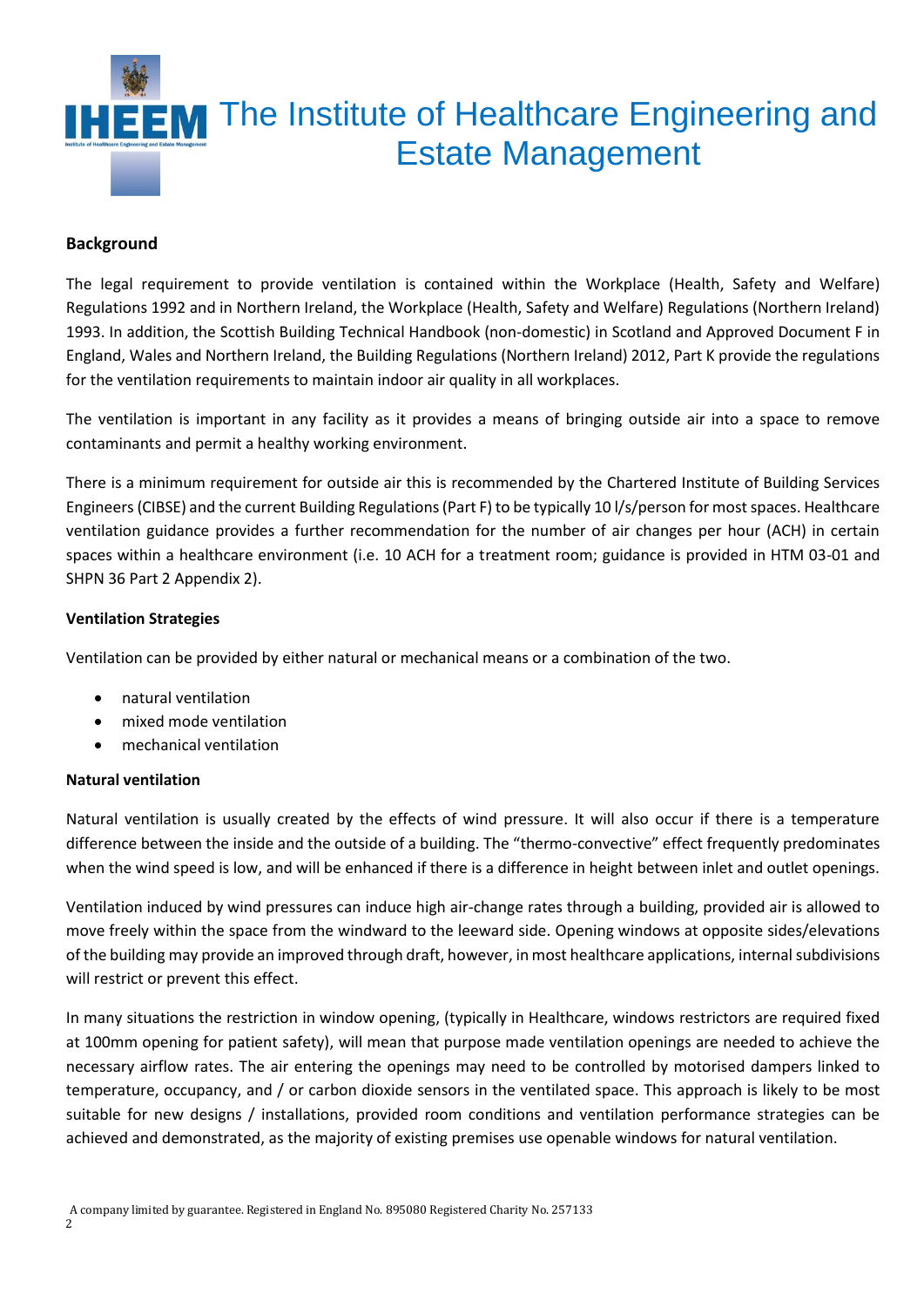

With natural ventilation, it is almost impossible to maintain consistent flow rates and ensure that minimum ventilation rates will be achieved at all times. However, this variability is normally acceptable in such areas as office accommodation, staff areas, waiting and consulting rooms. Natural ventilation may be provided by opening windows, damper-controlled openings, trickle vents in widows or air bricks through walls, which can be either permanently open or closable.

Further information can be found in Health Building Note (HBN) 00-10 Part D – 'Windows', BS 5925 and CIBSE's Applications Manual AM10 – 'Natural ventilation in non-domestic buildings'.

The most common form of natural ventilation is achieved through openable windows or windows with 'trickle' vents fitted. Where natural ventilation is used in clinically sensitive areas (where instruments may be open to the air or in treatment spaces then insect screens should be incorporated to reduce the risk of contamination from outside during periods of insect activity.

#### **Mixed mode ventilation**

Mixed mode ventilation is an assisted form of natural ventilation. Fans are fitted in purpose-made damper-controlled ventilation openings. Alternatively, a separate draw- or blow-through ventilation unit may be installed. In both cases the dampers and fans are controlled by temperature and occupancy sensors to ensure a minimum airflow rate while taking advantage of natural ventilation effects when present.

Where natural or mixed mode ventilation is adopted with complex air paths, the designer should produce an airflow diagram in order to ensure correct provision of air-transfer devices. CIBSE's

Applications Manual AM13 – 'Mixed mode ventilation' gives guidance. Modelling of the airflows under a range of conditions should be undertaken to establish the airflow paths.

Openable windows are the base form of natural ventilation. Mechanical ventilation is normally via ductwork and ceiling grilles; however, some surgeries may only have wall/window mounted fans. This combination of ventilation provision would be considered as mixed mode.

#### **Mechanical tempered-air-supply systems**

Where mechanical supply systems are required, the outside air should be tempered and filtered before being delivered to the space in order to avoid discomfort.

The majority of space air temperature heating load will be provided by the energy-recovery device with the balance from a constant or variable temperature battery. In most instances, the low pressure hot water (LPHW) heating system should offset any fabric loss so that set-back room temperatures can be maintained during unoccupied periods without the need for the ventilation system to operate.

Mechanical or forced ventilation systems will typically involve an air handling unit (AHU) or air source heat pump (with a outside air supply feature), which will bring in outside air, heat/cool it to an appropriate temperature and supply it to the room(s), with either an integral combined or separate extract system removing air from the space.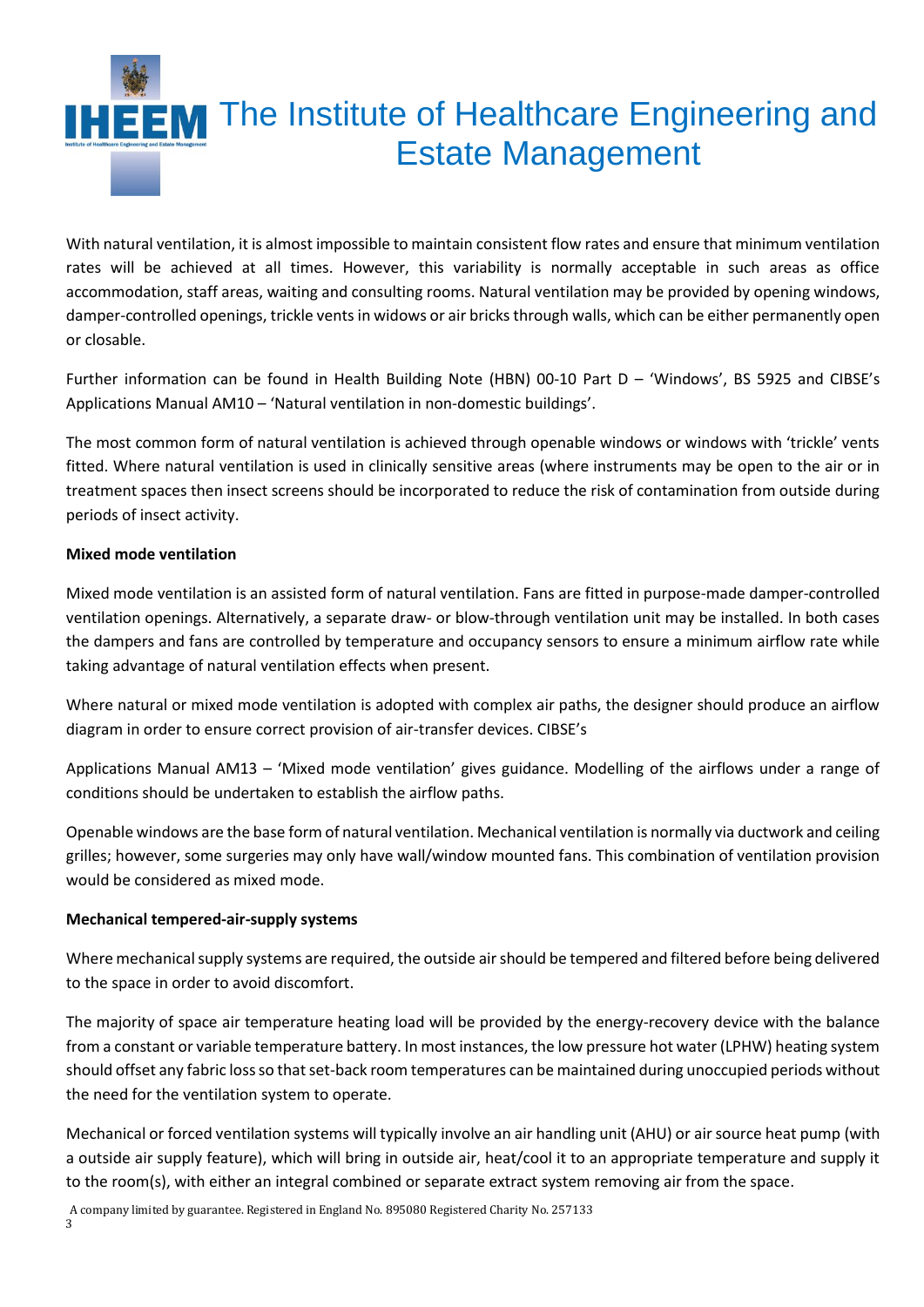

It has been established to a relatively high degree of certainty that outside air should be maximised and recirculation isolated or minimised as far as reasonably practical to reduce the current risk from COVID-19.

#### **Extract ventilation systems**

Extract ventilation is required in sanitary facilities, dirty utilities and rooms where odorous but non-toxic fumes are likely; this is to ensure air movement into the space. A single fan/motor unit should be provided to meet this need. There is no healthcare requirement to provide a separate foul/ dirty extract system. Care should be taken to ensure the location of the air discharge does not create an issue to others or any potential 'short circuiting' of exhausted air back into the facility.

#### **Clean Air Paths**

When considering the type of ventilation to be used it may be important to consider the need to create clean air paths. The ventilation should provide a clean airflow path to control staff or patient exposure to potential contamination. Ideally any source of potential contamination should have an airflow which takes the contamination safely outside without the air passing through another person's breathing zone. Typically this can be achieved with introducing filtered outside air at high level through ceiling mounted ductwork and grilles and extracting it at low level or immediately from an area at the foot of the treatment chair/couch. Airflow should be away from the heads of the dentist, patient and nurse and ideally towards the foot of the patients' chair.

Excessive air movements or air velocities (draughts) may create unwanted turbulence of aerosols, increasing the time with which they will remain airborne and increasing the risk of airborne transmission.

#### **Pressure Cascades**

In addition to the dilution effect that ventilation can provide to a clinical space to reduce the airborne concentration of any contamination created within the room from the occupants of clinical activities, it can also be used to provide an airflow from clean to less clean or a degree of isolation/separation of rooms. This is known as a pressure regime or cascade.

#### **Positive Pressure**

In simple terms a positive pressure cascade is achieved by ensuring the ventilation supplied to a room is of a greater flow rate than that of the surrounding areas, and provides a clean air path from the room out to surrounding areas minimising the risk of contamination entering the room from other areas.

A well-designed ventilation scheme that provides a suitable quality of air and efficiently scours the space will further reduce any potential airborne contamination. If the ventilation maintains the space at a positive pressure to adjoining areas, the risk of contaminants originating outside of the space entering will be reduced.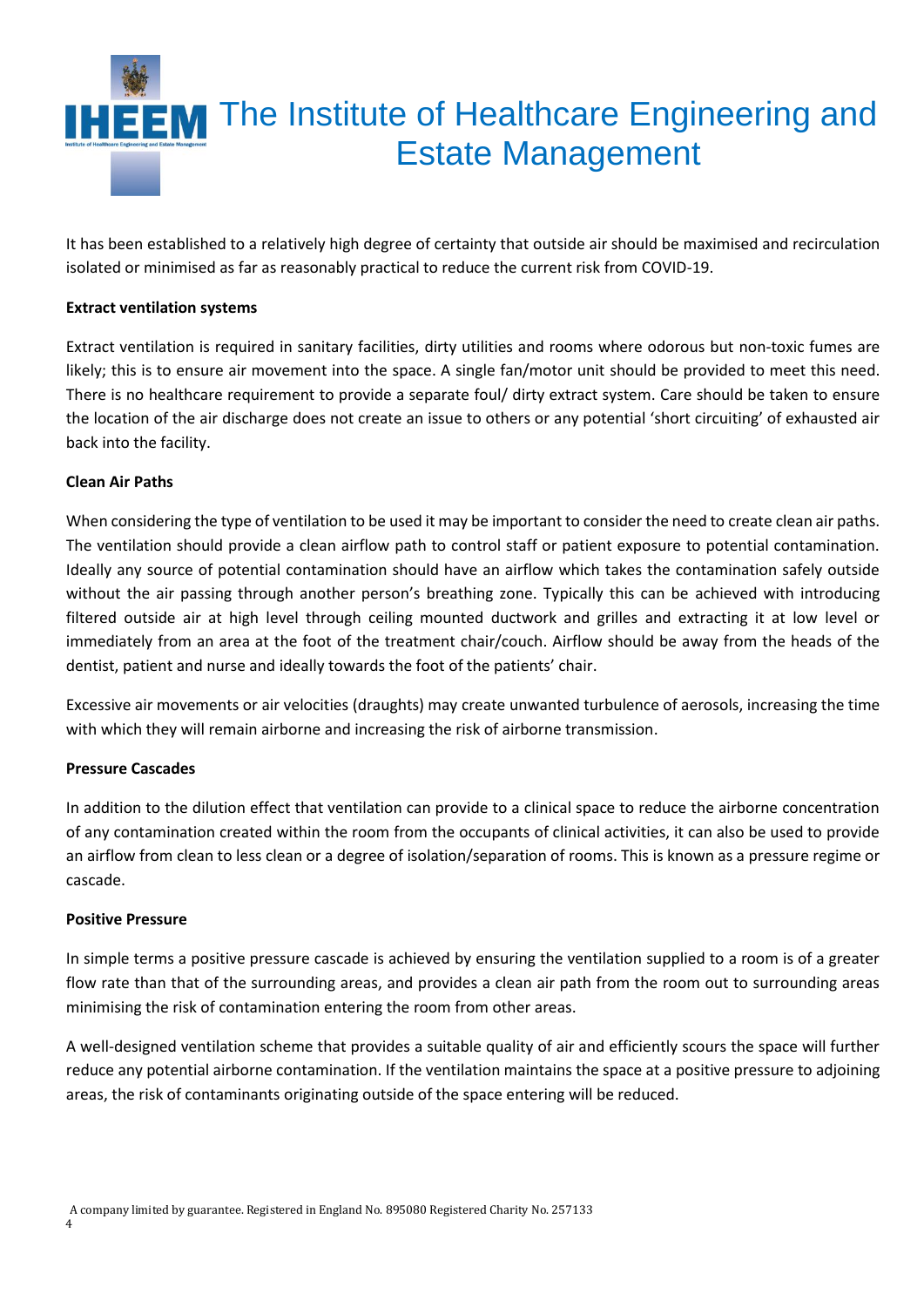

#### **Negative Pressure**

A negative pressure cascade is the opposite of the positive pressure cascade which ensure more air is extracted from a room than is supplied ensuring any make up air is drawn in from surrounding areas. Care needs to be taken that the supply air is sufficient to supply heating, cooling, outdoor air to provide compliant environmental conditions, when the extract air change rates are greater than supply.

#### **Balanced Pressure cascade**

A balanced ventilation system is a combination of both a supply and an extract systems of equal volume which provides a neutral environment with limited air movement between rooms/spaces.

A balanced system is necessary in instances where it is essential to maintain consistent air movement within an area (for example, recovery rooms).

#### **Airborne risks to staff**

Some dental healthcare workers may be at no more risk from airborne hazards when at their workplace than they are when not in a healthcare environment; however, certain groups as detailed below may be exposed to a variety of airborne contaminants;

- Staff who administer anaesthetic agents or who work in areas where they are routinely used will be at risk of casual exposure to these agents. Specific workplace exposure limits exist for these agents and further information and guidance is available from the HSE website in the EH40 and HSG 258 publications.
- Staff who routinely work in areas where they may come into close or extended contact with patients who have respiratory symptoms will be at risk of exposure to the microorganisms including COVID-19.
- Staff who come into contact with patients who are asymptomatic
- Staff working within the aerosol generation area during a patient's treatment
- Staff who clean the dental chairs and treatments rooms after treatment
- Staff who pre-clean used dental instruments and equipment prior to decontamination.

A well-designed ventilation system can mitigate or reduce the airborne risks to staff. It should:

- supply sufficient unvitiated air to dilute the possible contaminants;
- have air terminals located to efficiently scour the ventilated space;
- move the air from the clean to the less clean space and/or out of the building;
- supply the air at high level and remove it at low level so that the breathing zone of staff is in a clean airflow path.

Adoption of these principles will be sufficient to control the general risk to the staff identified above in their particular working environment. More specific airborne hazards should be captured at source and removed by local exhaust ventilation (LEV) systems provided under the COSHH Regulations.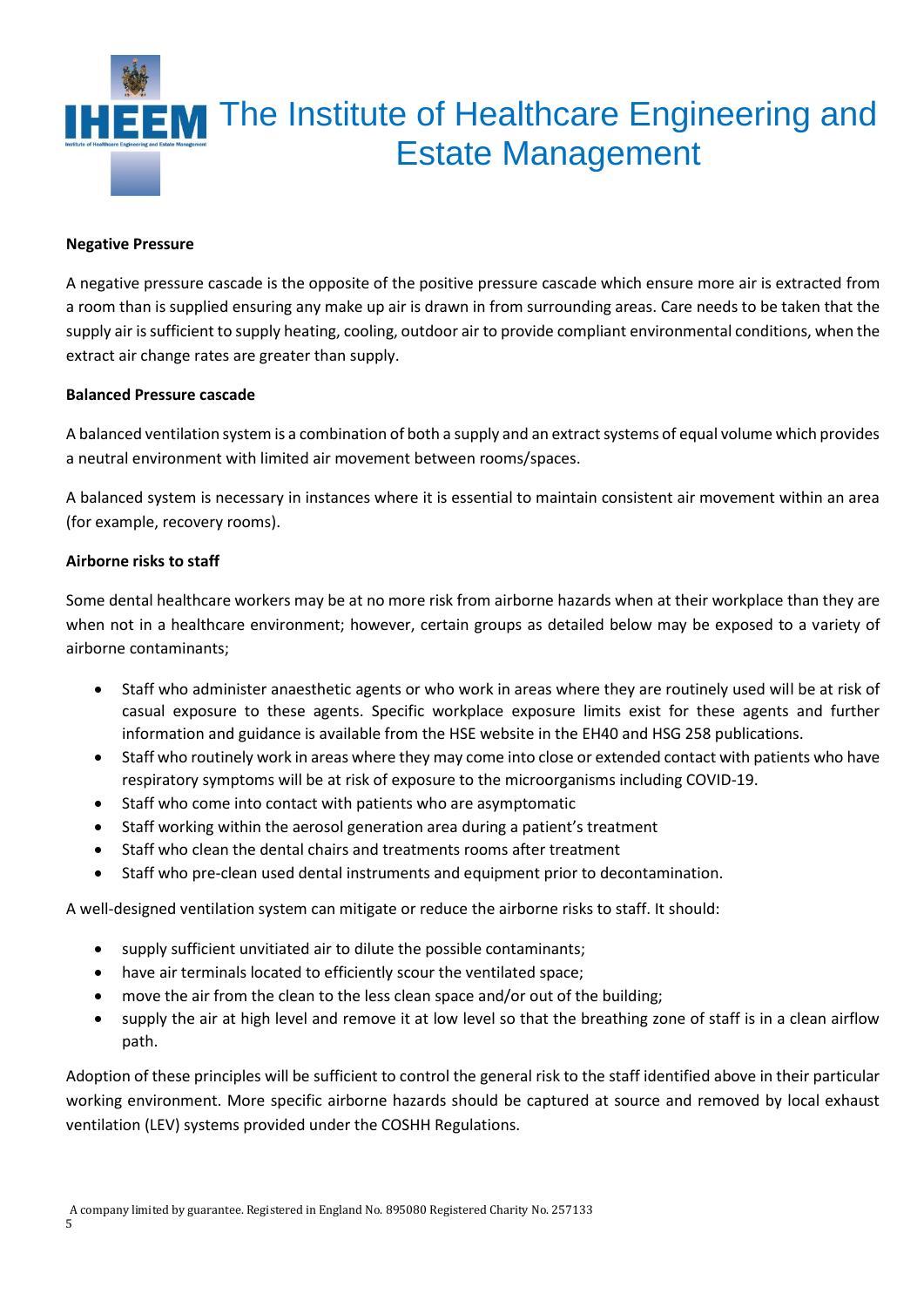

#### **Individual Room Ventilation Standards (for Primary and Secondary care settings)**

All systems are to be designed to provide the following room conditions;

#### **Treatment Rooms (with gaseous sedation)**

Ideally each treatment room should achieve a minimum of 15 air changes per hour, be maintained at a positive pressure to surrounding areas, be filtered to a standard equivalent to the superseded BS EN 779:2012 (withdrawn in 2018) F7 grade. Typically this will be ISO ePM2.5 to 50-60% standard subject to outside air quality and desired indoor air quality. The room should also be capable of an environmental condition maintaining a set point of between 18 to 25°C. Specific care should be taken to calculate and control latent heat gains from medical equipment and personnel to manage room temperatures (potentially require air conditioning / cooling and this can be provided by in room circulation cassette style units, although not considered ideal). These types of air conditioning/cooling unit only recirculate air and cannot be used to calculate air change rates and should be avoided in the current COVID-19 pandemic, and only considered after completion of a suitable risk assessment.

#### **Treatment Rooms (without gaseous sedation)**

Ideally each treatment room should achieve a minimum of 6 - 12 air changes per hour, be maintained at a positive pressure to surrounding areas, be filtered to a standard equivalent to the superseded BS EN 779:2012 (withdrawn in 2018) F7 grade. Typically this will be ISO ePM2.5 to 50-60% standard subject to outside air quality and desired indoor air quality. The room should also be capable of an environmental condition maintaining a set point of between 18 to 25°C. Specific care should be taken to calculate and control latent heat gains from medical equipment and personnel to manage room temperatures (potentially require air conditioning / cooling and this can be provided by in room circulation cassette style units, although not considered ideal). These types of air conditioning/cooling unit only recirculate air and cannot be used to calculate air change rates and should be avoided in the current COVID-19 pandemic, and only considered after completion of a suitable risk assessment.

#### **Recovery rooms (for use of gaseous sedation)**

Ideally each recovery room should achieve a minimum of between 10 to 15 air changes per hour, be maintained at a neutral pressure to surrounding areas, be filtered to a standard equivalent to the superseded BS EN 779:2012 (withdrawn in 2018) F7 grade. Typically this will be ISO ePM2.5 to 50-60% standard subject to outside air quality and desired indoor air quality, and maintain an environmental condition which must be capable of maintaining a set point of between 18 to 25°C.

#### **Recovery rooms (general)**

Ideally each recovery room where no gaseous sedation has been used should achieve a minimum of 6 air changes per hour, be maintained at a neutral pressure to surrounding areas, be filtered to a standard equivalent to the superseded BS EN 779:2012 (withdrawn in 2018) F7 grade. Typically this will be ISO ePM2.5 to 50-60% standard subject to outside air quality and desired indoor air quality, and maintain an environmental condition which must be capable of maintaining a set point of between 18 to 25°C.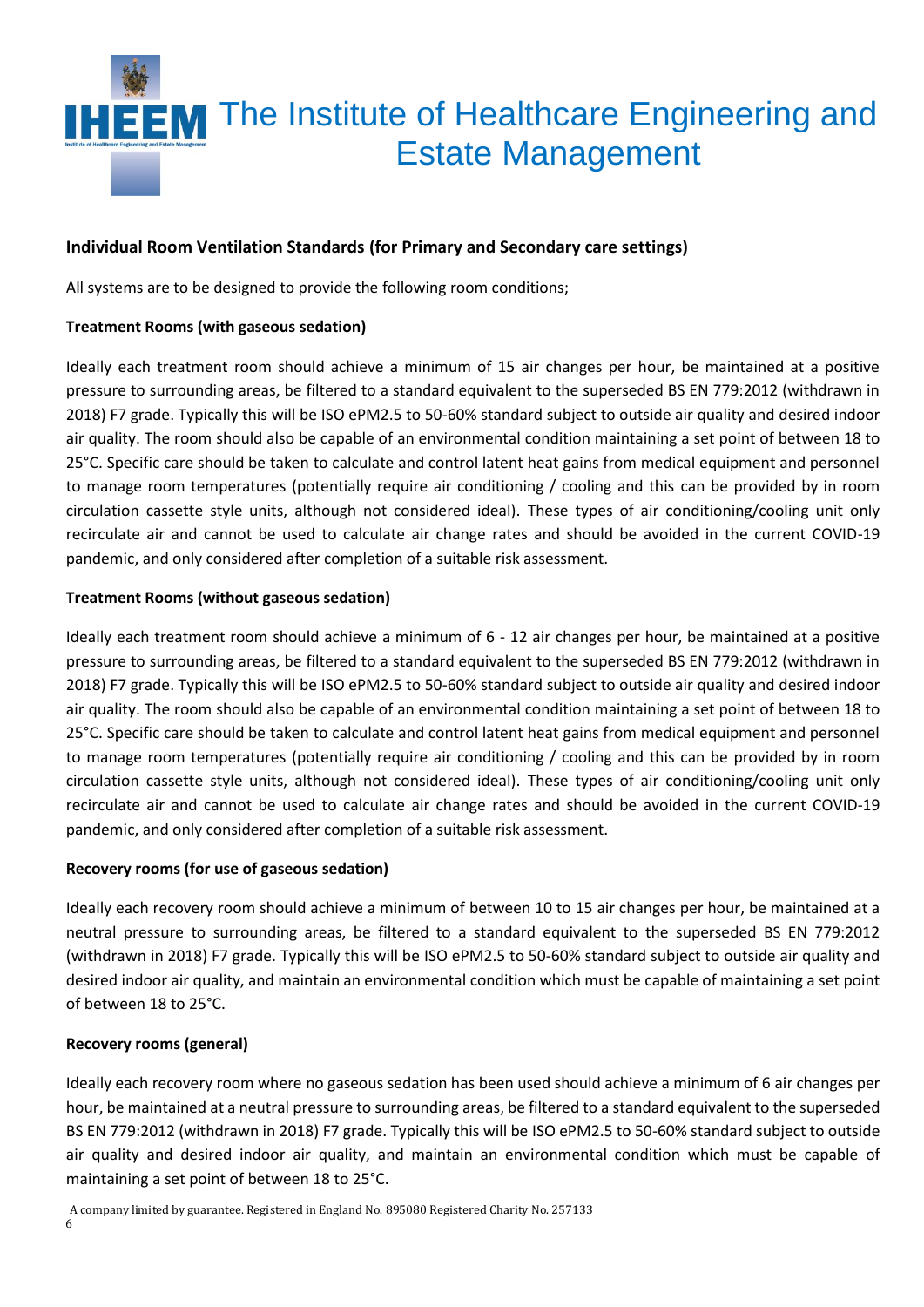

#### **Equipment cleaning / Areas**

All instrument cleaning rooms, should achieve a minimum of 10 air changes per hour, and be maintained at a negative pressure (-10Pa) to surrounding areas.

#### **Dirty Utility rooms**

All dirty utility/disposal rooms, should achieve a minimum of 6 air changes per hour (extract only), and be maintained at a negative pressure (-5Pa) to surrounding areas.

#### **Clean utility / instrument storage areas**

All clean utility rooms/areas to have a minimum of 6 air changes per hour, be maintained at a positive pressure (+5Pa) to surrounding areas, be filtered to a standard equivalent to the superseded BS EN 779:2012 (withdrawn in 2018) F7 grade. Typically this will be ISO ePM2.5 to 50-60% standard subject to outside air quality and desired indoor air quality, and maintain an environmental condition which must be capable of maintaining a set point of between 18 to 25°C (subject to assessment of any specific drug or material storage limits).

#### **Kitchens / Beverage Bays**

All kitchens and beverage bays, should achieve a minimum of 6 air changes per hour extract only (for odour control), and be ideally maintained at a negative pressure (-5Pa) to surrounding areas.

#### **Welfare Facilities (Toilets, showers, staff changing)**

All toilets, shower and changing rooms, should achieve a minimum of 6 air changes per hour (extract only), and be maintained at a negative pressure (-5Pa) to surrounding areas.

#### **Reception areas**

Reception areas must be ventilated to achieve compliance to building regulation standards (currently 10 litres per second per person, subject to a calculated maximum occupancy level) and maintain a locally agreed environmental temperature/condition. This may be achieved through natural ventilation (openable windows/door) where practical.

#### **Offices**

Office / general areas must be ventilated to achieve compliance to building regulation standards (currently 10 litres per second per person, subject to a calculated maximum occupancy level). This may be achieved through natural ventilation (openable windows/door) where practical.

#### **Waiting Areas**

Patient waiting areas must be ventilated to achieve compliance to building regulation standards (currently 10 litres per second per person, subject to a calculated maximum occupancy level) and maintain a locally agreed environmental temperature/condition. This may be achieved through natural ventilation (openable windows/door) where practical.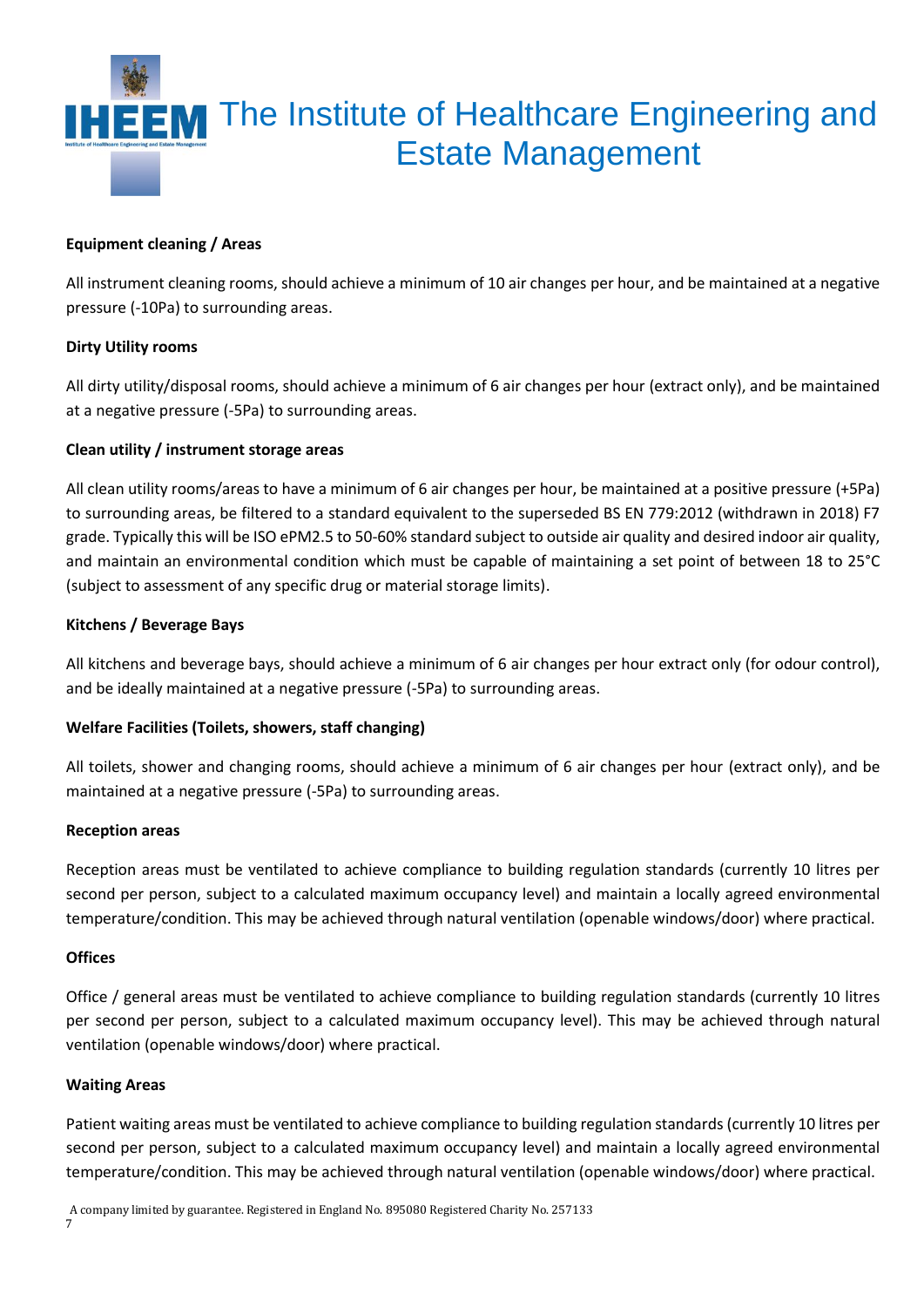

#### **Multiple Dental Treatment areas (Open plan teaching units / Dental Hospitals)**

Ideally each treatment chair should have local low level extract at each chair head, and the room as a whole should achieve a minimum of 15 air changes per hour, be maintained at a neutral pressure to surrounding areas, be filtered to a standard equivalent to the superseded BS EN 779:2012 (withdrawn in 2018) F7 grade. Typically this will be ISO ePM2.5 to 50-60% standard subject to outside air quality and desired indoor air quality. The room should also be capable of an environmental condition maintaining a set point of between 18 to 28°C. Specific care should be taken to calculate and control latent heat gains from medical equipment and personnel to manage room temperatures (potentially require air conditioning / cooling and this can be provided by in room circulation cassette style units, although not considered ideal). These types of air conditioning/cooling unit only recirculate air and cannot be used to calculate air change rates and should be avoided in the current COVID-19 pandemic, and only considered after completion of a suitable risk assessment.

#### **Oral Surgical Units / Theatres**

These type of oral surgical theatres should be designed to comply with the standards for conventional theatres as specified within HTM 03-01. These procedures could include maxillofacial oral surgery or dental implants involving an incision to expose the underlying bone of either upper or lower jaw.

#### **System Installation Standards**

All ventilation systems and associated plant should be in full compliance with the NHS Model Engineering Specifications C04 (archived but remains a good standard to use as a base minimum standard), BESA DW142 & 144, and HTM 03-01 Guidance.

All ductwork is to be manufactured from rigid galvanised metal ductwork (either spiral wound of rectangular) with all bends formed and not utilise flexible ducting unless limited to less than ½ metre in length and not used in place of formed bends for changes in direction.

All supply grilles should avoid draughts to patient areas, all extract grilles to be fixed bar grilles with removable core for low level extract grilles. All grilles to be installed with opposed blade dampers for final balancing, however these should not be used in place of duct mounted volume control dampers for system proportional balancing.

Ductwork distribution systems to have installed sufficient volume control dampers and access doors to facilitate balancing and internal inspection. All areas where ductwork passes through fire compartmentation to have fire/smoke dampers complying with EN 15650 (2010), BS 1366-2 (1999), and EN 13501-3 (2005) with suitable access doors fitted to both sides of the damper to facilitate access and maintenance.

All air conditioning units, primary or secondary cooling units must have a legionella risk assessment completed prior to final validation and handover.

The design of the ventilation system is to be co-ordinated to support the fire strategy for the unit and be subject to review and comment by the client or his representative prior to final sign off.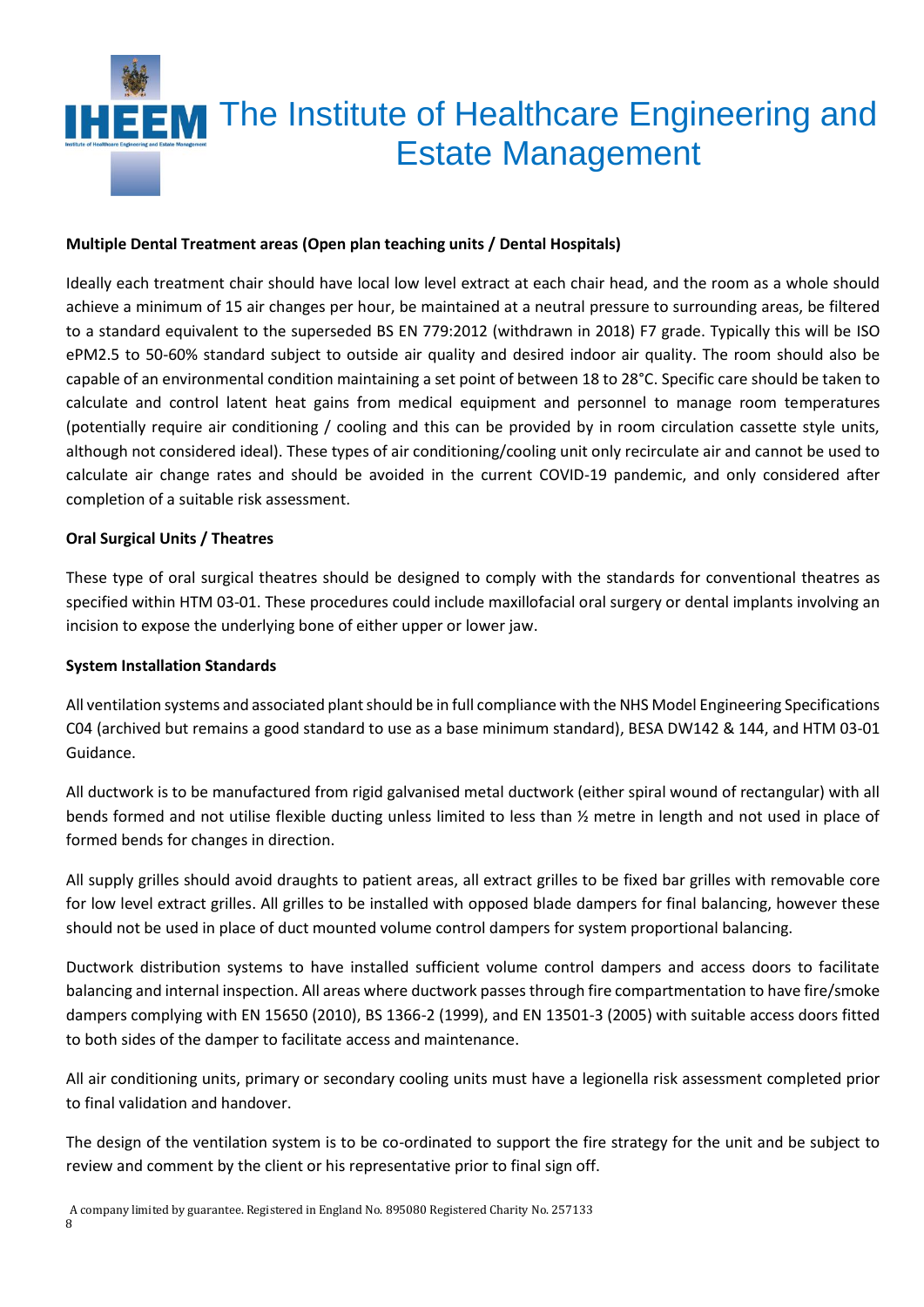

Fans of all types are used for ventilation and air conditioning applications, including those used in AHUs. The Ecodesign Directive 2009/125/EC lays out the framework defining the rules for setting product specific efficiency requirements and legislation on energy efficiency. All air handling units supplied and installed from the 1st January 2016 must conform to the legislative requirements of the EcoDesign Directive and the Energy-Related Products Directive (ErP). All designers must ensure that AHU's include for ErP compliant air handling units.

#### **Applicable Ventilation Standards & References:**

- HTM 03-01 Parts A & B Specialist Ventilation for Healthcare Premises
- BS EN 13053: Ventilation for buildings. AHUs. Rating and performance for units, components and sections.
- BS EN 1886: Ventilation for buildings. AHUs. Mechanical performance (Stipulates the casing air tightness).
- BS EN 779: Particulate air filters for general ventilation. Determination of the filtration performance. (G1 to G4, M5 to M6 & F7 to F9).
- ISO 16890:2016 Air Filters for General Ventilation Parts 1 3
- BS EN 13779: Ventilation for non-residential buildings.
- EN 308: Heat exchangers. Test procedures for establishing performance of air to air and flue gas heat recovery devices. (At reference conditions of +5˚C outside, +25˚C inside and dry conditions).
- HBN 00-03 Clinical and clinical support spaces
- SHPN 36 Part 2 (2006)
- HTM 04-01 Parts A, B, & C The control of legionella, hygiene, "safe" hot water, cold water and drinking water systems.
- HSE L8 Legionnaires' disease The control of legionella bacteria in water systems Approved Code of Practice and guidance on regulations
- HSG 274 Legionnaires' disease: Technical guidance, Parts 1, 2 & 3.
- HSG 258:2017 Controlling airborne contaminants at work A guide to local exhaust ventilation (LEV)
- NHS COVID-19 ventilation guidance for single rooms Novel coronavirus (COVID-19) standard operating procedure Room Ventilation Guidance for Single Rooms (not operating theatres)
- NHS OCDO Standard operating procedure Transition to recovery A phased transition for dental practices towards the resumption of the full range of dental provision - Published 28 August 2020: Version 3
- Decontamination Health Technical Memorandum 01-05: Decontamination in primary care dental practices
- Role of Ventilation in Controlling SARS-CoV-2 Transmission SAGE-EMG
- Potential application of Air Cleaning devices and personal decontamination to manage transmission of COVID-19 SAGE-EMG 4th November 2020.
- PHE NHS Covid-19 Infection Prevention and control Dental Appendix, published 20 October 2020 , Updated 18 January 2021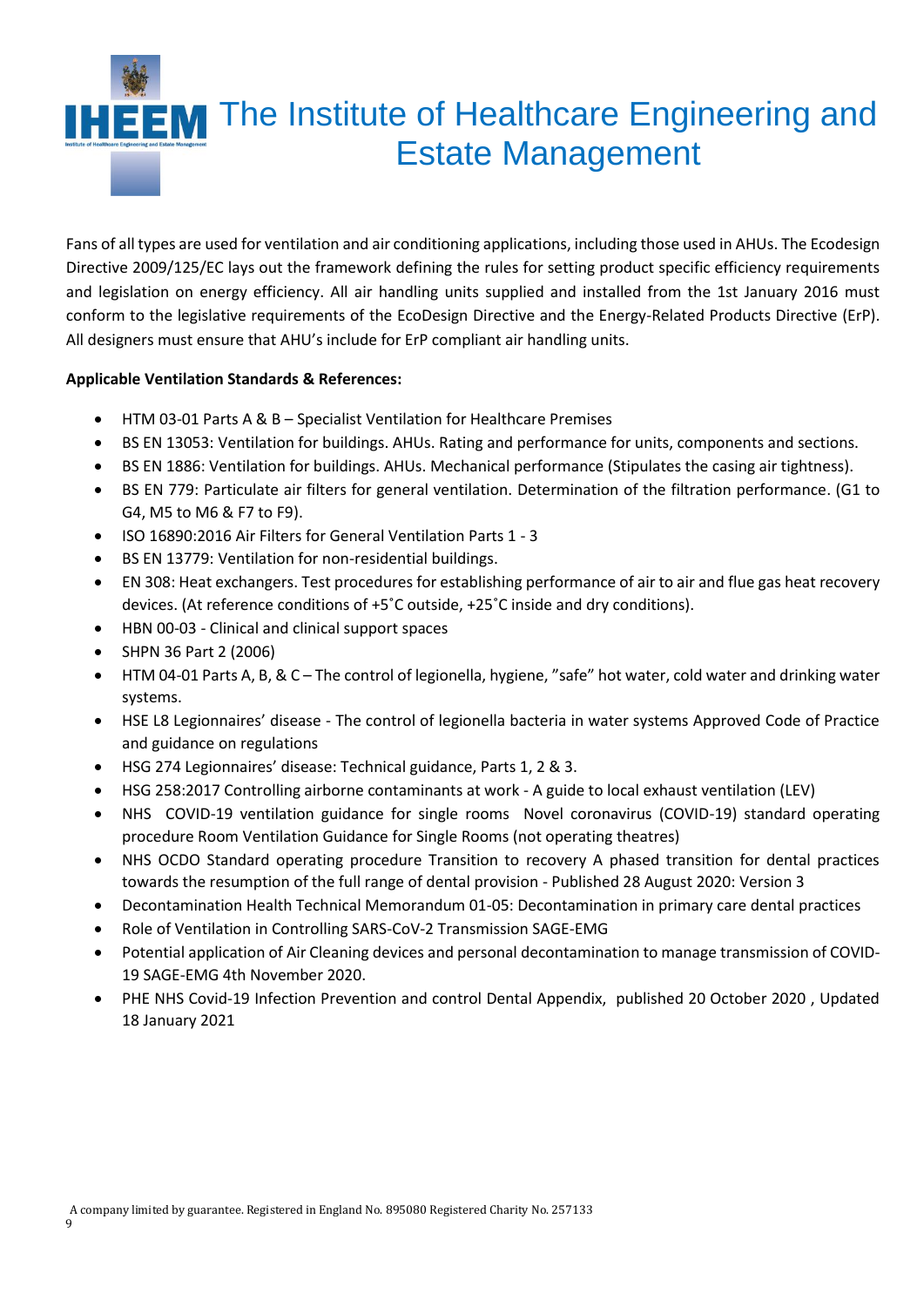

#### **COVID-19 Specific Issues and Considerations**

Ventilation is an important factor in providing a safe and comfortable workplace, and this is widely recognised within healthcare guidance and building control regulations. Appropriate ventilation is considered important in terms of general health and wellbeing and current guidance recommends 10 air changes per hour for new buildings which include health treatment rooms.

In addition to the benefits of an adequately ventilated work place, ventilation has been identified as an important factor in eliminating aerosols within a dental surgery following an aerosol generating procedure (AGP), and is considered a key mitigation in reducing the risk of contamination.

PHE, NSS SBAR and SDCEP have all highlighted the importance of increasing air changes per hour (ACH) in a dental surgery as a means of reducing fallow-time, and this is now being considered as a critical element in reducing risk.

Particulate aerosols of <5µm, can potentially contain viable SarsCo-V2 virus. Particles of <5 µm can suspend in the air for a significant period of time and can theoretically be inhaled by patients or dental staff, settle in the lower respiratory system and cause infection. It should be noted that as yet, there is little evidence to indicate the risk of transmission from a dental aerosol although the minimum infective dose of SARS-COV2 (COVID-19) is currently unknown. Maximising the ventilation rates in all areas is important but especially those where AGP's are undertaken to increase patient throughput and minimise fallow time between patients whilst minimising risks to staff and patients.

Ventilation improvements can be very time consuming, complex and expensive, so it is critical to identify the current ventilation arrangements and options to improve airflow rates in a quick and cost effective manner. Options for a ventilation strategic review could include a range of options including but not limited to;

- Allocate a small number of rooms where AGP's are to be undertaken and ensuring ventilation is maximised within those areas,
- Ensure openable windows are opened as much as possible without causing excessive cooling or draughts in patient areas. This option may require improvements to a buildings heating system,
- Provision of simple extract units, such as window or wall mounted extract fans to provide a good air change rate within a treatment area, utilising natural air infiltration to replace extracted air. This option may require improvements to a buildings heating system to offset the heat losses caused by increasing extract airflows,
- Provision of ceiling mounted outside air source heat pumps or 'lozenge' type air handling plant to provide both tempered supply air and extract air within a designated treatment area. These types of unit will not be fully compliant to HTM 03-01 standards, but will provide a tempered air supply system in an energy efficient manner.
- Provision of a fully compliant HTM 03-01 air handling unit with full supply and extract functionality with appropriate filtration and room pressure cascades. This option will be expensive, but would provide a fully compliant system for a likely working lifespan of around 20 years, although will require dedicated plantroom provision and maintenance support.
- If there are no other available options then use of in room air scrubbers / UVC decontamination units may offer a very short term temporary improvement, whilst more appropriate engineering solutions are developed (see additional notes below).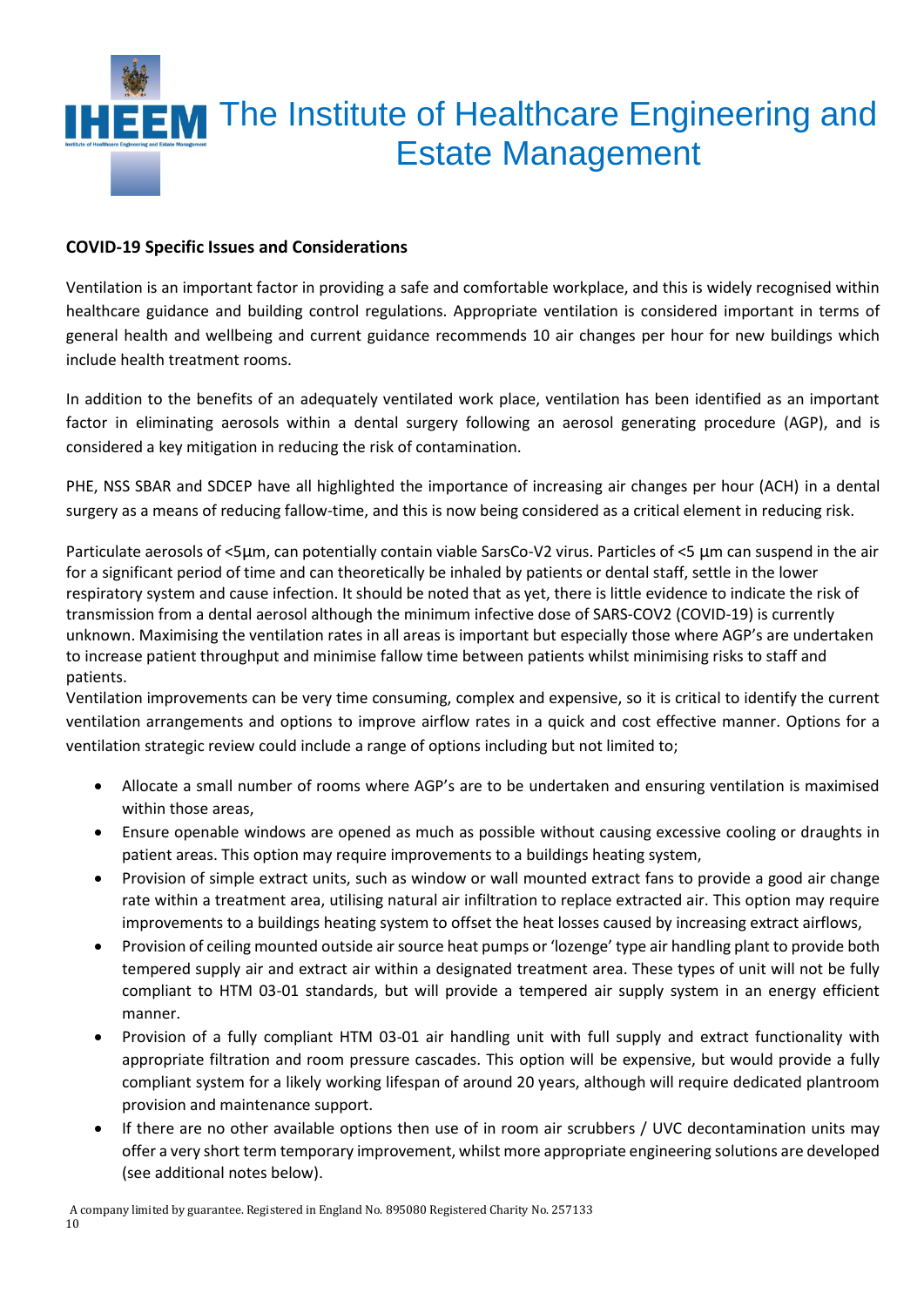

Dental staff are recommended to give consideration to all of the above and where considered necessary review the PHE guidance and consult with their appropriate Authorising Engineer (Ventilation) or other suitably qualified and experienced healthcare building services engineering consultant for the associated engineering specialty.

#### **Airborne contamination dilution rate and timescales**

Due to the current Coronavirus (COVID-19) situation there is a great deal of interest and advice on if the virus is an airborne infection risk and if so how long does it take to clear any contamination from a room after an infectious patient has been present.

In simplified terms 6 air changes removes 99.8% of any airborne contamination provided no additional contamination is released (I.e. in an empty room after an AGP), provided that good air movement/mixing and total room dilution is achieved. The formula is 63% removal per air change, with every subsequent change removing a further 63% of the remaining level.

The rate of clearance of aerosols in an enclosed space is dependent on the extent of any mechanical or natural ventilation and the size of the droplets created – the greater the number of air changes per hour (ventilation rate), the sooner any aerosol will be cleared.

The time required for clearance of aerosols, and thus the time after which the room can be entered without a filtering face piece (class 3) (FFP3) respirator, can be determined by the number of air changes per hour (ACH) as outlined in WHO guidance.

Where feasible, environmental decontamination should be performed when it is considered appropriate to enter the room or area following an AGP without an FFP3 respirator. A single air change is estimated to remove 63% of airborne contaminants, after 5 air changes less than 1% of airborne contamination is thought to remain. Clearance of infectious particles after an AGP is dependent on the ventilation and air change within the room.

Within dental treatments rooms where natural ventilation is the only source of ventilation, the main concern is the amount of time required to remove any residual airborne contamination. It is difficult to calculate the air change rates and these will change frequently dependent on wind speed and internal/external temperatures. This time will increase further if there are no openable windows or other means of ventilation within the treatment room itself.

#### **Portable / Temporary Re-circulation Filtration Units (Inc. HEPA)**

If an air scrubber/filtration unit is considered it will not provide any dilution or outside air supply into the room, but may remove some contamination and particles from the air.

Mobile or temporary air scrubber/filtration units are being proposed for numerous applications especially where COVID-19 risks have been identified. The following issues need to be considered;

The units generally do not provide any form of outside air supply or dilution into the space.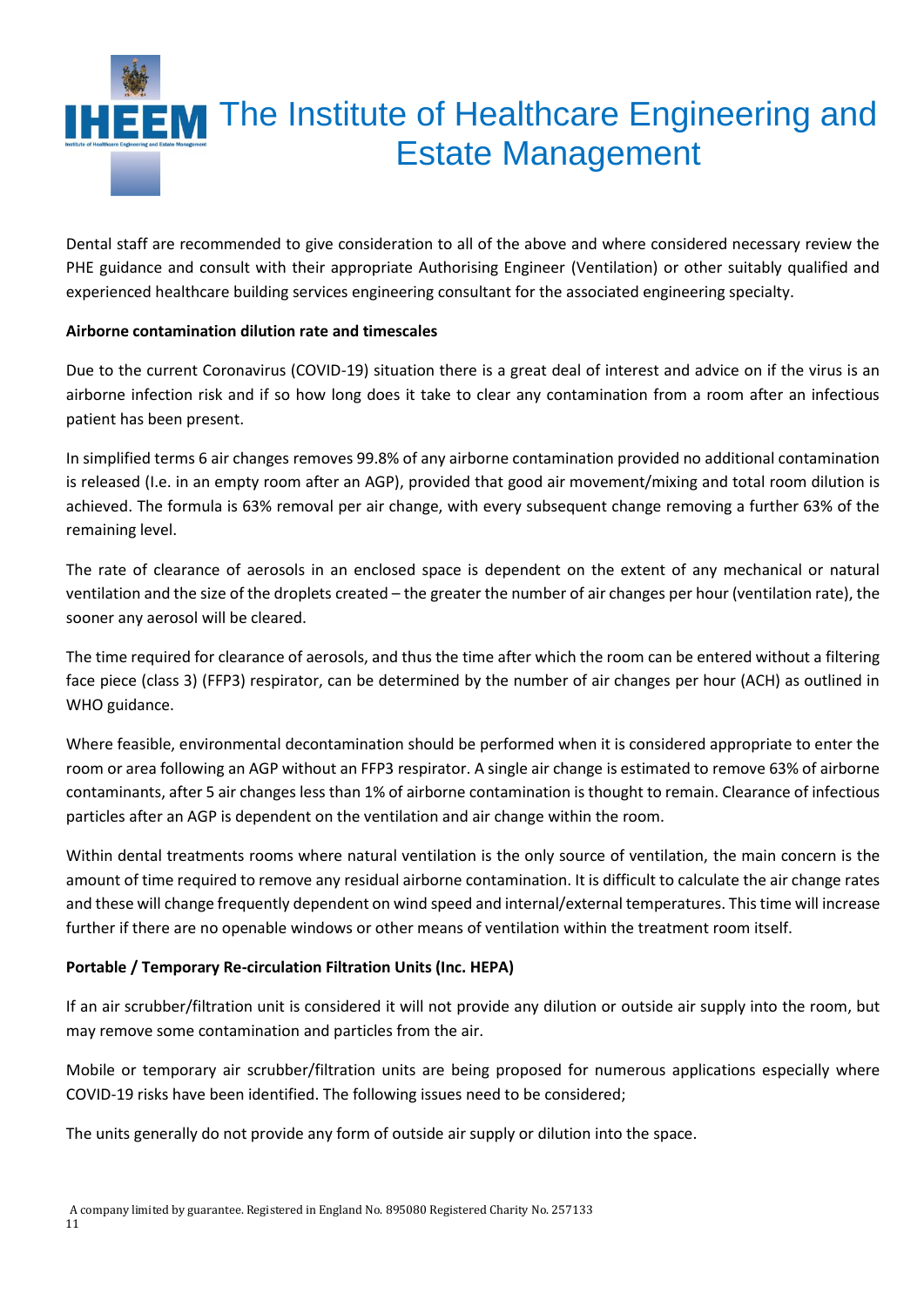# **IHEEM** The Institute of Healthcare Engineering and Estate Management

The units generally do not filter odours or gases and as such only remove particles. Some portable filtration units are available with combination filtration solutions filtering particulate and odours and gasses. The filter should be provided with a test certificate to verify its performance to EN1822:2019.

The units may have some positive effect on overall airborne contamination levels but will act as a concentration of particles within the unit / filter.

The primary consideration for these units should include;

The total volume of air circulated over a given time period (litres/hour) when compared to the overall room volume.

The efficiency of the filter and estimated lifespan and maintenance requirements of the filters.

The independent test data and evidence based research which has been undertaken and peer reviewed to demonstrate the efficacy of the units in use.

The cost benefit analysis of the units as a solution as opposed to mechanical ventilation (supply and extract) provision.

#### **Clinical Risk Assessment**

As advised within the HTM 03-01 guidance prior to the deployment of these types of unit the Infection Prevention Control Team or Clinical leads for the area should undertake and record an assessment of risk from both the use and potential impact of not utilising a portable filtration unit. If no other practical solution is available then a portable filtration unit could potentially be considered as a temporary solution.

As part of this assessment it is essential that the appropriate unit settings and unit position within the specific clinical space are recorded. This information along with suitable and sufficient training must be provided to any staff who are expected to work in an area where these units are deployed to ensure their continued safe operation and operational effectiveness.

#### **Infrastructure Assessment**

In addition to the clinical assessment there will be a need to undertake an assessment of where and how any portable unit can be located. Areas to assess will include electrical load and capacity, location of the unit to ensure that air discharge does not interfere with any other ventilation systems or equipment, and any increased latent heat gains generated by the unit.

#### **Location / Access to the unit**

Both the clinical and infrastructure risk assessment should consider the physical location of the unit to minimise anyone being directly within the outflow air path to avoid both draughts and to maintain a clear zone at the point of discharge. The unit should be clearly labelled to discourage touching or moving the unit unless during cleaning/maintenance works and then it must be put back into the agreed / specified location within the risk assessment. If an adjustable fan speed is available on the unit the risk assessment should specify a maximum setting to minimise air currents within the breathing zones of staff.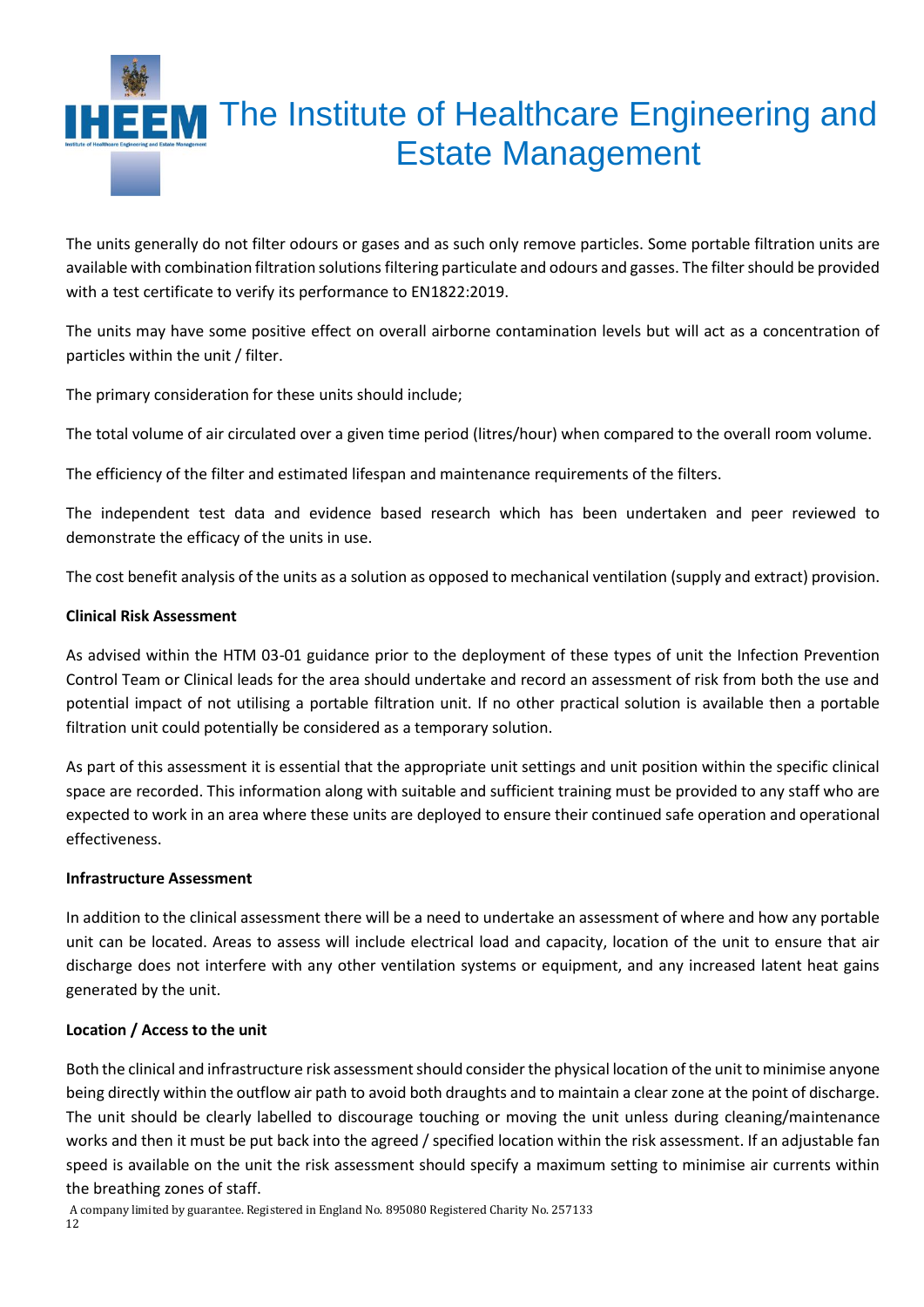

#### **Maintenance Standards**

These types of unit require frequent inspection and checking to both ensure appropriate performance and minimise infection risks and maintain good hygiene standards.

#### **User Daily checks and cleaning**

The clinical area users should inspect and check the unit of correct operation daily including a wipe down of external surfaces with a damp, clean cloth and ensure that no signs of damage are present. Any issues or concerns should be reported immediately to the designated responsible person or maintenance provider.

#### **Weekly Inspection and Servicing** EXTENT OF WORK TO BE INCLUDED

- Check operation of the unit
- Check operation of all functions of the controller
- Examine and clean external surfaces of all motors, filters, fans, grilles and louvres.
- Check and clean or renew air filters as necessary
- Check electrical connections
- Check all covers are secure.

#### **Temporary UV Light units (fixed and Mobile)**

UV light units are generally only suitable for room decontamination when not in use or following occupation by an infectious or suspected patient. These units can be considered as an alternative to the use of a peroxide fogging systems, but have a number of potential issues to consider;

Exposure or 'kill' time to effectively clear surface contamination.

Typically the disinfection efficiency is directly related to the time-length of exposure to the UV source,

What is the distance of the target from the UV source, and

Ensuring all surfaces are accessible and no shadowing issues exist.

The efficiency of the UV bulbs / light source and estimated lifespan and maintenance requirements of them.

The independent test data and evidence based research which has been undertaken and peer reviewed to demonstrate the efficacy of the units in use.

The cost benefit analysis of the units as a solution as opposed to mechanical ventilation (supply and extract) provision.

#### **Review and Reassessment**

Any deployment of portable filtration or UV systems should only be considered as a last resort and MUST be kept under constant review. When a technology such as UVC is indicated as being suitable for use the current international